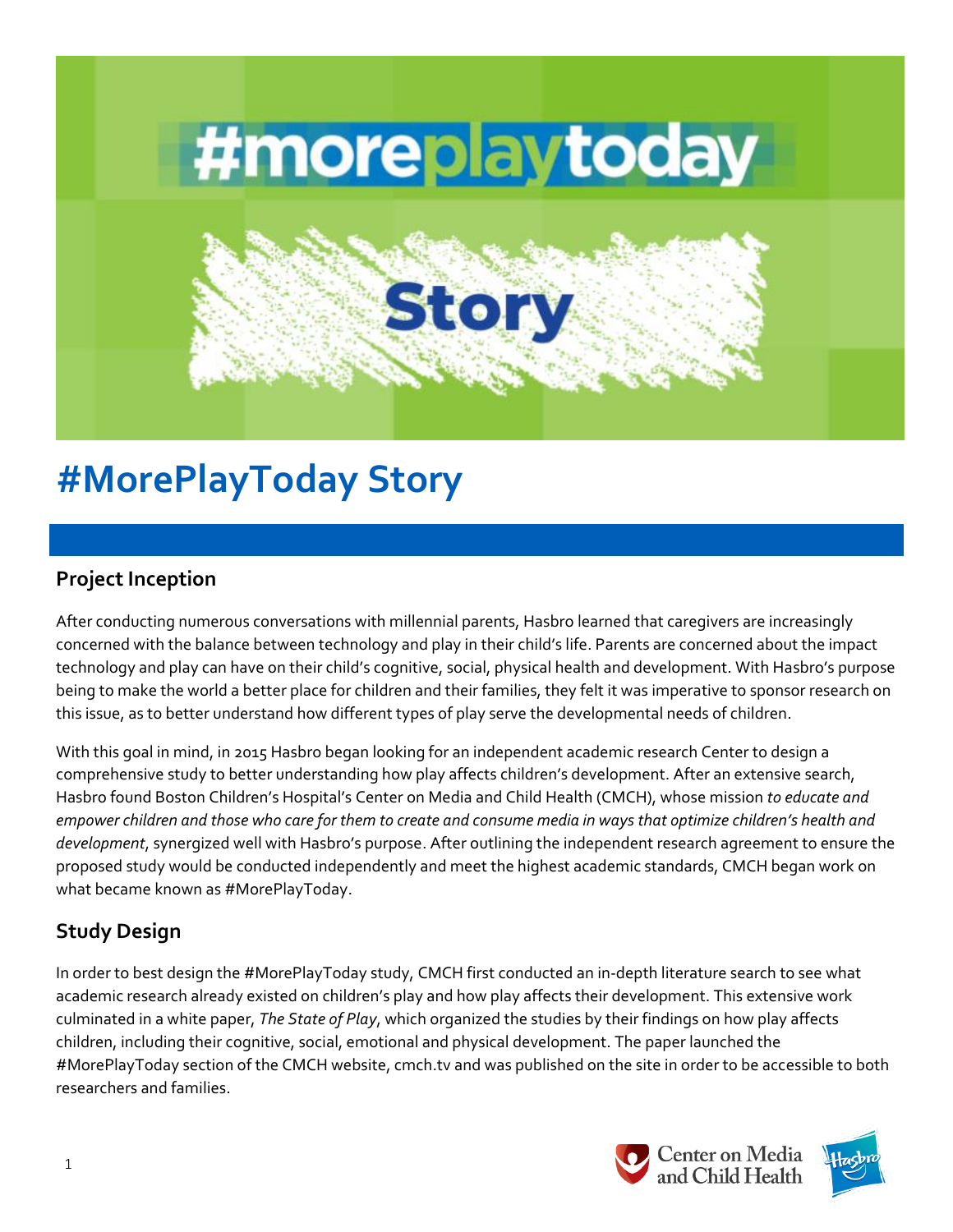*The State Of Play* also highlighted major gaps in research, most notably that there wasn't a single study that was longitudinal and captured children playing in their natural environments. Most of the studies were short-term and conducted in laboratory or contrived settings. Understanding the need for more rigorous longitudinal research on play and how it affects children, the CMCH research team, under the leadership of the Center's founder and director, Dr. Michael Rich (a world-renowned expert in the field of media related health concerns, and a pediatrician at Boston Children's Hospital) and direction of the team's senior research scientist, David Bickham, PhD., designed the #MorePlayToday research study. This ambitious study is the first of its kind and set about to follow children between the ages of 2 ½ and 8-years-old in the U.S. and Mexico, to evaluate how different types of play affect the developmental outcomes of children.

An additional, unique feature of the study's design is its pioneering methodology. The CMCH team employed Ecological Momentary Assessment, or EMA, along with surveys and validated scientific tests in order to attain an unparalleled, comprehensive data set. For the EMA portion of the study, parents reported on their child's activities (including play and media use), physical environment, and social setting via EMA questionnaires delivered 8 random times a day through a smartphone application. Additionally, at the end of each survey, parents were prompted to do a 360° video pan of their child in real time, if they had reported that their child was engaged in play. This provided the research team with a naturalistic picture of how children play which cannot be duplicated in a laboratory or staged research setting.

#### **Initial Findings**

The study was conducted with two different cohorts of children, one in the United States and the other in Mexico. Between both sites, 327 children were enrolled in the study and data collection was carried out between 2016 and 2018. . Preliminary analysis on the rich data set revealed the following:

- *Board and card games were associated with school readiness and other positive outcomes* 
	- o The research found that board and card games were associated with school readiness in children in both the U.S. and Mexico.
	- $\circ$  Board and card games were also associated with a larger vocabulary in the U.S., and with less aggression, less sadness, fewer attention problems and more positive social behaviors (such as being more thoughtful and considerate of others) in Mexico.
- *Active play was associated with less sadness:*
	- $\circ$  In both countries, active play was associated with less sadness, anxiety and fearfulness.
	- o In the U.S., active play was also associated with less aggression and fewer attention problems.
	- o In Mexico, there was also an association with more positive behaviors and more school readiness.
- *Play with adults was associated with better memory:* 
	- $\circ$  The research found that in the U.S., the more frequently children played with adults in the household and directed the play, the better their memory became.
- *Letter and number play were linked to school readiness and other positive behaviors:*
	- o The research found that letter and number play were associated with school readiness in both countries.
	- o In the U.S., both letter play and number play were associated with less sadness.